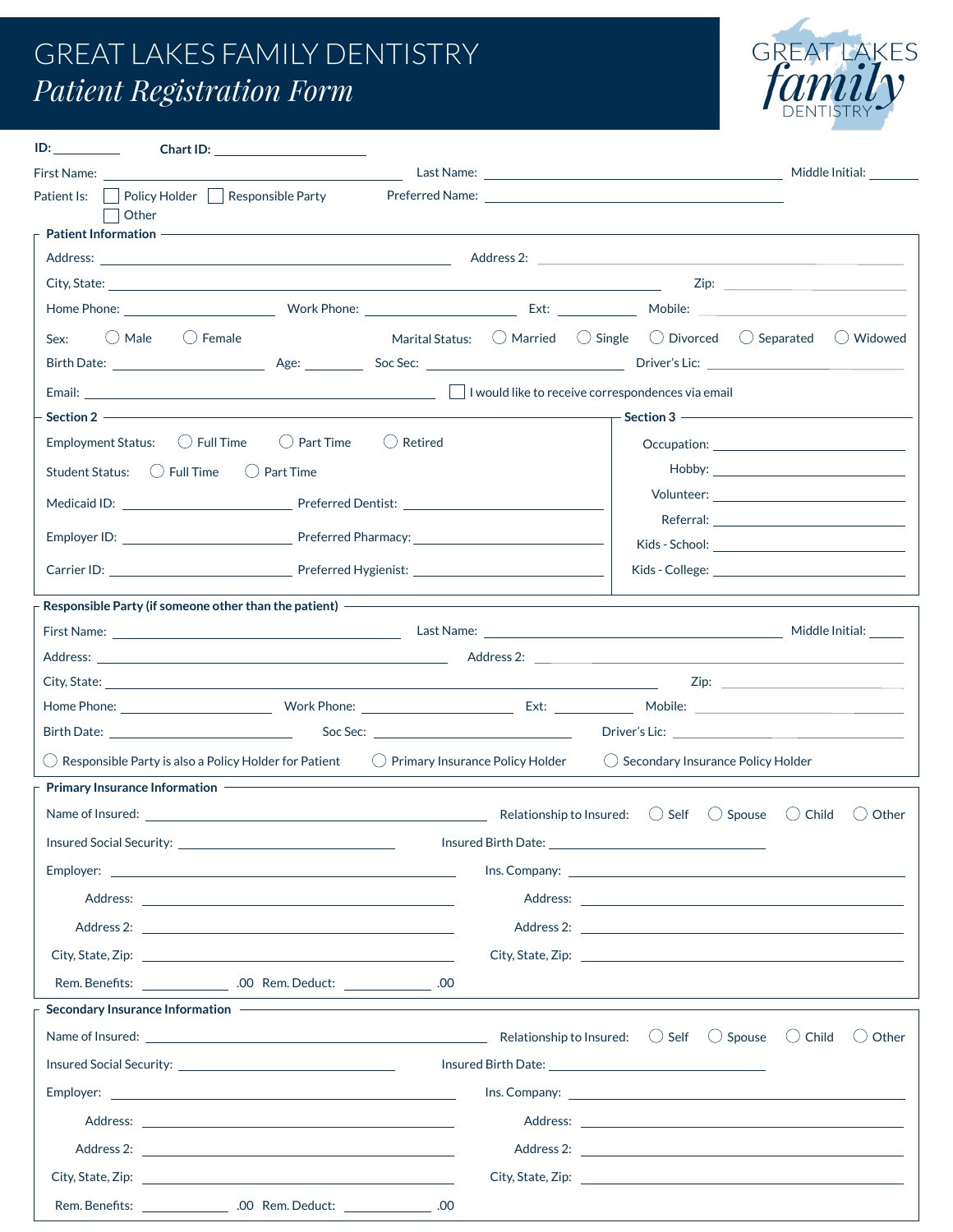## GREAT LAKES FAMILY DENTISTRY *Dental History Form*



| How often do you have your teeth cleaned? $\Box$ 3 months $\Box$ 4 months $\Box$ 6 months             | $\vert$ 9 months | $\mathbf{1}$ | 1 year or more |
|-------------------------------------------------------------------------------------------------------|------------------|--------------|----------------|
|                                                                                                       |                  |              |                |
| Please answer by circling YES or NO to the following:                                                 |                  |              |                |
| 1. Unhappy with the appearance of your teeth                                                          |                  | <b>YES</b>   | <b>NO</b>      |
| 2. Unfavorable dental experiences                                                                     |                  | <b>YES</b>   | <b>NO</b>      |
| 3. Dental fears                                                                                       |                  | <b>YES</b>   | <b>NO</b>      |
| 4. Problems with effectiveness or bad reactions to dental anesthetics                                 |                  | <b>YES</b>   | <b>NO</b>      |
|                                                                                                       |                  | <b>YES</b>   | <b>NO</b>      |
|                                                                                                       |                  | <b>YES</b>   | <b>NO</b>      |
| 7. Avoid brushing any part of your mouth                                                              |                  | <b>YES</b>   | <b>NO</b>      |
| 8. Have gums that bleed when brushing or flossing                                                     |                  | <b>YES</b>   | <b>NO</b>      |
| 9. Have teeth that are sensitive to hot or cold                                                       |                  | <b>YES</b>   | <b>NO</b>      |
| 10. Have sore or painful teeth                                                                        |                  | <b>YES</b>   | <b>NO</b>      |
| 11. Have a burning sensation in your mouth                                                            |                  | <b>YES</b>   | <b>NO</b>      |
| 12. Have difficulty swallowing                                                                        |                  | <b>YES</b>   | <b>NO</b>      |
| 13. Have an unpleasant taste or odor in your mouth                                                    |                  | <b>YES</b>   | <b>NO</b>      |
| 14. Dry mouth, throat, and/or eyes                                                                    |                  | <b>YES</b>   | <b>NO</b>      |
| 15. Jaw problems (temporomandibular joint)                                                            |                  | <b>YES</b>   | <b>NO</b>      |
| 16. Difficulty in opening your mouth widely                                                           |                  | <b>YES</b>   | <b>NO</b>      |
| 17. Stiff neck muscles                                                                                |                  | <b>YES</b>   | <b>NO</b>      |
| 18. Awaken with an awareness of your teeth or jaws                                                    |                  | <b>YES</b>   | <b>NO</b>      |
| 19. Have tension headaches                                                                            |                  | <b>YES</b>   | <b>NO</b>      |
| 20. Clench or grind your teeth                                                                        |                  | <b>YES</b>   | <b>NO</b>      |
| <b>21.</b> Lost any teeth                                                                             |                  | <b>YES</b>   | <b>NO</b>      |
| 22. Wear a bite splint, night guard, orthodontic retainer or sleep apnea appliance                    |                  | <b>YES</b>   | <b>NO</b>      |
| <b>Supplemental Denture History</b>                                                                   |                  |              |                |
| If you are wearing a removable partial or complete denture, please complete the following:            |                  | <b>YES</b>   | <b>NO</b>      |
| 1. Has your present denture been relined? (Date ________________________________                      |                  | <b>YES</b>   | <b>NO</b>      |
| 2. Is your present denture a problem? (Describe ________________________________                      |                  | <b>YES</b>   | <b>NO</b>      |
|                                                                                                       |                  | <b>YES</b>   | <b>NO</b>      |
|                                                                                                       |                  | <b>YES</b>   | <b>NO</b>      |
| 5. Are you satisfied with chewing ability? (If no, please explain __________________________________) |                  | <b>YES</b>   | <b>NO</b>      |
| 6. When did you receive your first partial or complete denture? (Date __________________)             |                  | <b>YES</b>   | <b>NO</b>      |
| 7. How long have you worn your present denture? (Date ____________________)                           |                  | <b>YES</b>   | <b>NO</b>      |